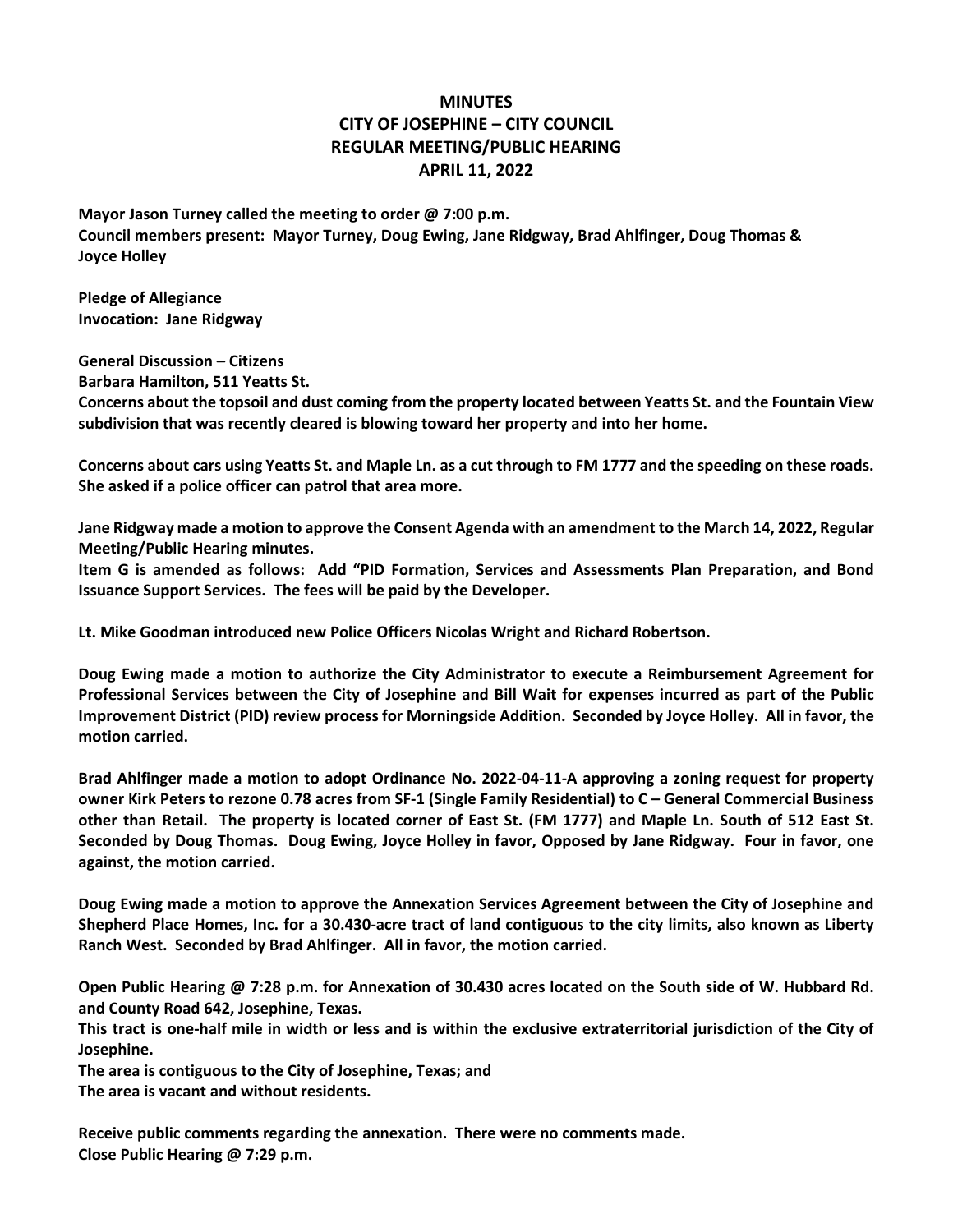**Brad Ahlfinger made a motion to adopt Ordinance No. 2022-04-11 annexing 30.430 acres into the city limits of Josephine. Seconded by Doug Ewing. All in favor, the motion carried.**

**Doug Ewing made a motion to adopt Ordinance No. 2022-04-11-C expanding the extraterritorial jurisdiction of the city to include the property described in Exhibit "A" that was requested by petition of the property owner, Magnolia Phase 10 Land, LLC. Seconded by Brad Ahlfinger. Doug Thomas and Joyce Holley in favor. Opposed by Jane Ridgway. Four in favor, one against, the motion carried.**

**Brad Ahlfinger made a motion to approve the Professional Services Agreement between the City of Josephine, Texas, and D.R. Horton – Texas, Ltd. for expansion of the wastewater treatment facility. The Developer will pay all Professional Fees. Seconded by Doug Ewing. All in favor, the motion carried.**

**Doug Ewing made a motion to adopt Ordinance No. 2022-04-11-B approving a mid-year budget amendment. Seconded by Joyce Holley. Brad Ahlfinger, Doug Thomas in favor. Opposed by Jane Ridgway. Four in favor, one against, the motion carried.**

**Jane Ridgway made a motion to approve creation of a Comprehensive Plan Steering Committee and to appoint the following volunteers:**

**Jessica Ward Pam Sardo Kevin Bowman Bob Fries Lloyd Brown Chad Hawkins Bethanie Wallgren Dawn Balch Camellia Crawford Isaiah (Joel) Elam Katrina Heifner-Donihoo Ricardo Izquierdo Dale Davenport**

**Seconded by Joyce Holley. All in favor, the motion carried.**

**The Regular Meeting/Public Hearing was adjourned at 7:49 p.m.**

**The Council went into Executive Session at 7:50 p.m.**

**Pursuant to the authority of Section 551.072 of the Government Code, the City Council will meet in a closed section to deliberate the purchase, exchange, lease, or value of real property to be used for municipal purposes.**

**Executive Session was adjourned at 8:02 p.m. Reconvene the Regular Meeting/Public Hearing at 8:03 p.m.**

**Doug Ewing made a motion to approve the Contract for Sale between Hammitt Living Trust and the City of Josephine for property located at 404 Main Street, Josephine, TX for use as a future Community Center or similar public facility. Seconded by Brad Ahlfinger. Doug Thomas and Joyce Holley in favor. Opposed by Jane Ridgway. Four in favor, one against, the motion carried.** 

**A Council workshop was set for May 5, 2022, at 6:30 p.m.**